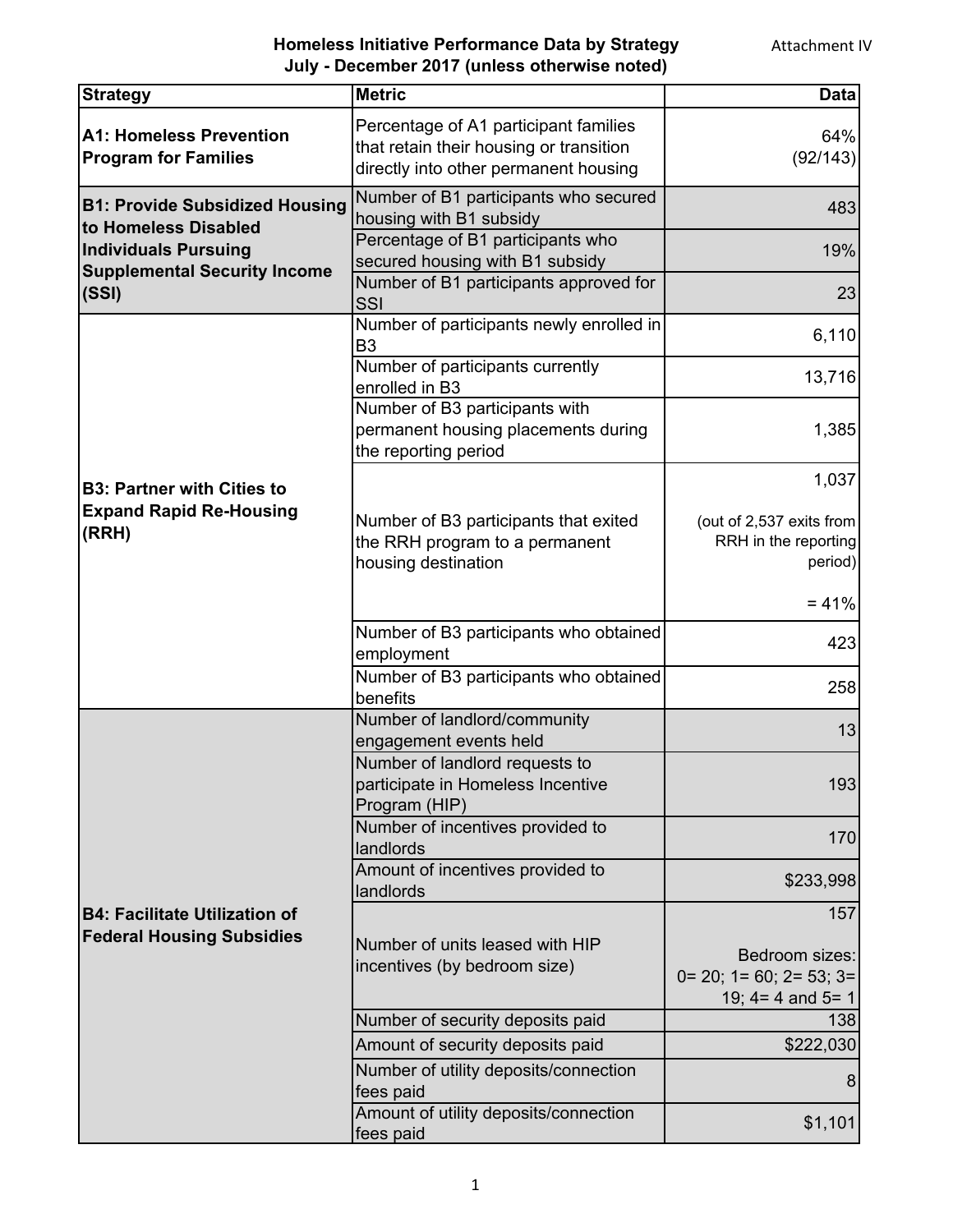| <b>Homeless Initiative Performance Data by Strategy</b> |
|---------------------------------------------------------|
| July - December 2017 (unless otherwise noted)           |

| <b>Strategy</b>                                                                                                                                                   | <b>Metric</b>                                                                                            | <b>Data</b>                                                                                                                                   |
|-------------------------------------------------------------------------------------------------------------------------------------------------------------------|----------------------------------------------------------------------------------------------------------|-----------------------------------------------------------------------------------------------------------------------------------------------|
| <b>B4: Facilitate Utilization of</b><br><b>Federal Housing Subsidies</b>                                                                                          | Number of rental application and credit<br>check fees paid                                               | 19                                                                                                                                            |
| <b>B6: Family Reunification</b><br><b>Housing Subsidy</b>                                                                                                         | Number of B6 participant families<br>placed in housing (1/1/17-12/15/17)                                 | 46                                                                                                                                            |
| <b>B7: Interim/Bridge Housing for</b><br><b>Those Exiting Institutions</b>                                                                                        | Number of individuals who have been<br>served with B7-funded interim/bridge<br>housing.                  | 811                                                                                                                                           |
|                                                                                                                                                                   |                                                                                                          | Hospitals - 155<br>Jail/Prison/Juvenile<br>Detention Center - 378                                                                             |
|                                                                                                                                                                   | Breakdown of the institution from which<br>individuals who were served in                                | Other $-281$<br>(Sum of categories does                                                                                                       |
|                                                                                                                                                                   | interim/bridge housing were discharged                                                                   | not equal total number<br>because some individuals<br>have multiple enrollments<br>and/or came from different<br>places prior to enrollment.) |
|                                                                                                                                                                   | Number of B7 participants who exit to a<br>permanent housing destination                                 | 81                                                                                                                                            |
| <b>C2/C7: Increase Employment for</b><br><b>Homeless Adults by Supporting</b><br><b>Social Enterprise</b>                                                         | Number of C2/C7 participants engaged<br>in Transitional Employment (Newly<br>Placed)                     | 142                                                                                                                                           |
|                                                                                                                                                                   | Number of C2/C7 participants placed in<br>unsubsidized employment (Newly<br>Placed)                      | 27                                                                                                                                            |
|                                                                                                                                                                   | Number of DPSS GR Participants<br>served by C2/C7 (Newly Enrolled)                                       | 57                                                                                                                                            |
| <b>C3: Expand Targeted</b><br><b>Recruitment and Hiring Process</b><br>to Homeless/Recently Homeless<br><b>People to Increase Access to</b><br><b>County Jobs</b> | Number of individuals at risk of or<br>experiencing homelessness who were<br>hired into county positions | 12                                                                                                                                            |
| <b>C4: Establish a Countywide SSI</b><br><b>Advocacy Program for People</b><br><b>Experiencing</b><br>Homelessness or at Risk of<br><b>Homelessness</b>           | Number of individuals newly enrolled in<br>C4 program                                                    | 4,062                                                                                                                                         |
|                                                                                                                                                                   | Number of individuals currently enrolled<br>in C4 program                                                | 4,767                                                                                                                                         |
|                                                                                                                                                                   | Number of C4 participants approved for<br><b>SSI</b> benefits                                            | 23                                                                                                                                            |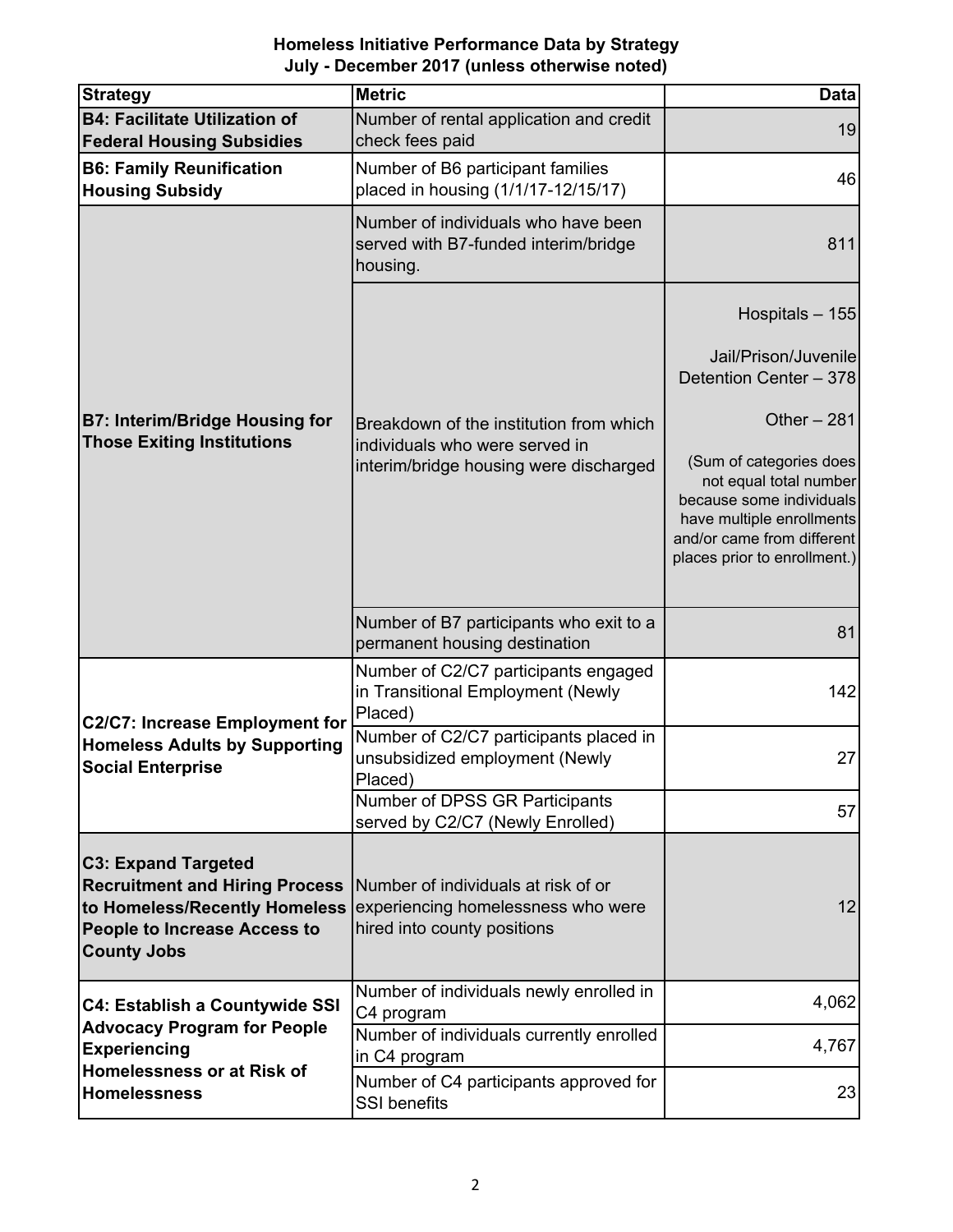**Homeless Initiative Performance Data by Strategy July - December 2017 (unless otherwise noted)**

| <b>Strategy</b>                                                             | <b>Metric</b>                                                           | <b>Data</b> |
|-----------------------------------------------------------------------------|-------------------------------------------------------------------------|-------------|
|                                                                             | Number of C4 participants who are                                       |             |
| <b>C4: Establish a Countywide SSI</b><br><b>Advocacy Program for People</b> | linked to and have access to mental                                     | 998         |
|                                                                             | health services                                                         |             |
| <b>Experiencing</b><br>Homelessness or at Risk of                           | Number of C4 participants who are                                       |             |
|                                                                             | linked to and have access to health                                     | 1,156       |
| <b>Homelessness</b>                                                         | services                                                                |             |
|                                                                             | Number of individuals newly enrolled in                                 | 188         |
|                                                                             | C5 program                                                              |             |
|                                                                             | Number of individuals currently enrolled                                | 215         |
|                                                                             | in C5 program                                                           |             |
| C5: Establish a Countywide                                                  | Number of C5 participants approved for                                  |             |
| <b>Veterans Benefits Advocacy</b>                                           | <b>Veterans benefits</b>                                                |             |
| <b>Program for Vets</b>                                                     | Number of C5 participants approved for                                  |             |
| <b>Experiencing Homelessness or</b>                                         | <b>SSI</b> benefits                                                     |             |
| at Risk of Homelessness                                                     | Number of C5 participants who are                                       |             |
|                                                                             | linked to and have access to mental                                     | 51          |
|                                                                             | health services                                                         |             |
|                                                                             | Number of C5 participants who are                                       |             |
|                                                                             | linked to and have access to health                                     | 53          |
|                                                                             | services                                                                |             |
|                                                                             | Number of individuals newly enrolled in                                 | 11          |
|                                                                             | C6 program                                                              |             |
|                                                                             | Number of individuals currently enrolled                                | 13          |
|                                                                             | in C6 program                                                           |             |
|                                                                             | Number of C6 participants approved for                                  | 1           |
| <b>C6: Targeted SSI Advocacy for</b>                                        | <b>SSI</b> benefits                                                     |             |
| <b>Inmates</b>                                                              | Number of C6 participants who are                                       |             |
|                                                                             | linked to and have access to mental                                     | 3           |
|                                                                             | health services                                                         |             |
|                                                                             | Number of C6 participants who are                                       |             |
|                                                                             | linked to and have access to health                                     | 3           |
|                                                                             | services                                                                |             |
|                                                                             | Number of inmates who received D2 jail                                  | 2,556       |
|                                                                             | in-reach services                                                       |             |
|                                                                             | Number of D2 participant inmates who                                    |             |
| D2: Expansion of Jail in Reach                                              | were assessed with the VI-SPDAT                                         | 2,196       |
|                                                                             |                                                                         |             |
|                                                                             | Number of D2 participant inmates                                        |             |
|                                                                             | placed in bridge housing upon release<br>(from 9/14/17-12/31/17)        | 139         |
|                                                                             |                                                                         |             |
|                                                                             | Number of D2 participant inmates<br>transported to housing upon release | 81          |
|                                                                             | (from 9/14/17-12/31/17)                                                 |             |
|                                                                             | Number of D2 participant inmates                                        |             |
|                                                                             | referred to SSI program (CBEST)                                         | 33          |
|                                                                             |                                                                         |             |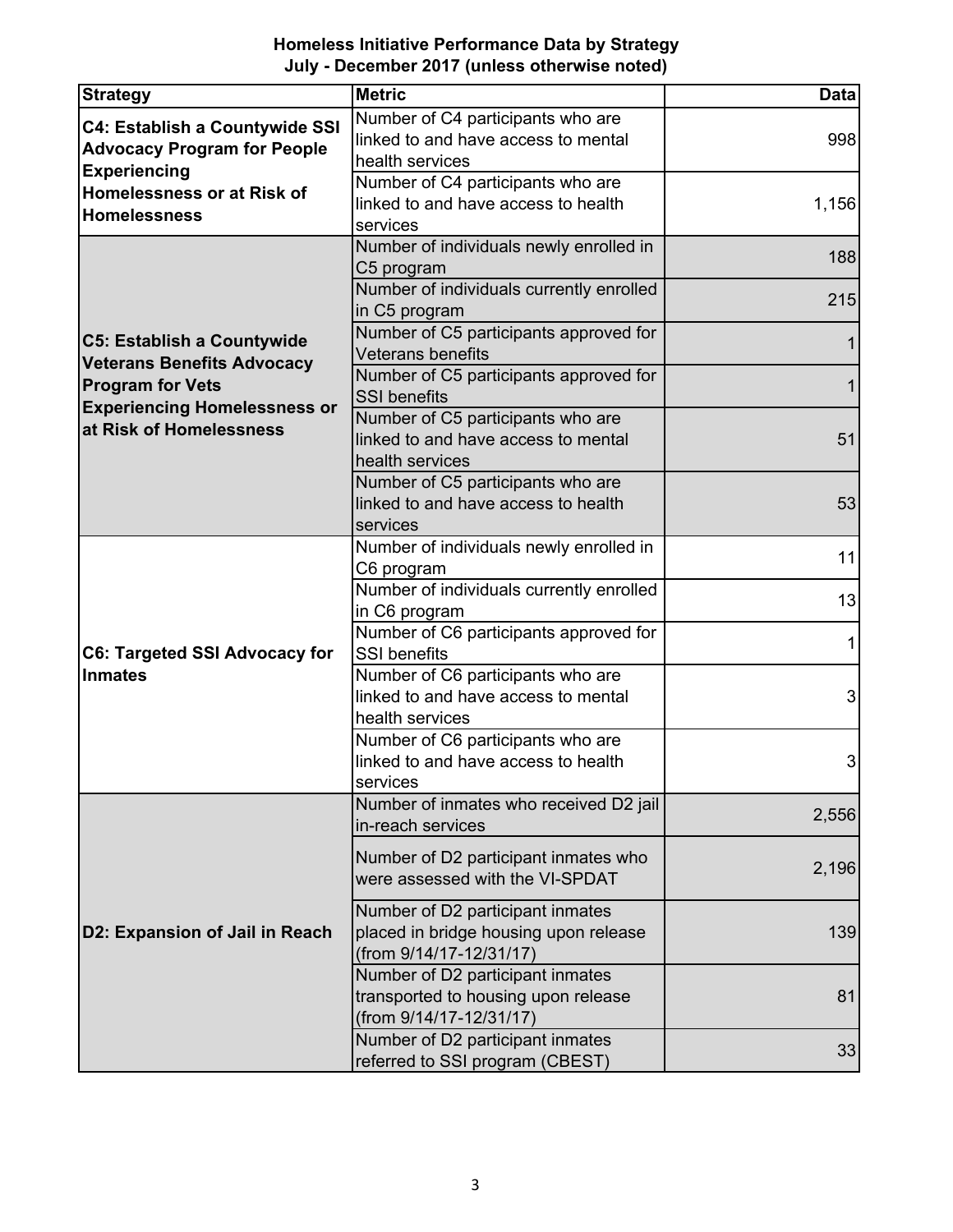## **Homeless Initiative Performance Data by Strategy July - December 2017 (unless otherwise noted)**

| <b>Strategy</b>                                                                                                                | <b>Metric</b>                                                                                                                                                                       | <b>Data</b>                                                                                                                                                                                     |
|--------------------------------------------------------------------------------------------------------------------------------|-------------------------------------------------------------------------------------------------------------------------------------------------------------------------------------|-------------------------------------------------------------------------------------------------------------------------------------------------------------------------------------------------|
| D2: Expansion of Jail in Reach                                                                                                 | Number of D2 participant inmates<br>referred to Community Transition Unit<br>(CTU) for GR assistance at DPSS                                                                        | 202                                                                                                                                                                                             |
|                                                                                                                                | Number of D2 participant inmates<br>referred to CTU for Medi-Cal application<br>assistance                                                                                          | 143                                                                                                                                                                                             |
|                                                                                                                                | Number of D2 participant inmates<br>referred to CTU for driver's license or<br>birth certificate                                                                                    | 27                                                                                                                                                                                              |
| <b>D7: Provide Services and Rental</b><br><b>Subsidies for Permanent</b><br><b>Supportive Housing</b>                          | Number of D7 participants linked to<br><b>Intensive Case Management Services</b>                                                                                                    | 1,280                                                                                                                                                                                           |
|                                                                                                                                | Number of D7 participants approved for<br>federal rental subsidies                                                                                                                  | 637                                                                                                                                                                                             |
|                                                                                                                                | Number of D7 participants approved for<br>local rental subsidies                                                                                                                    | 354                                                                                                                                                                                             |
|                                                                                                                                | Number of D7 participants placed in<br>housing                                                                                                                                      | 248                                                                                                                                                                                             |
| <b>E2: Drug Medi-Cal Organized</b><br><b>Delivery System for Substance</b><br><b>Use Disorder Treatment</b><br><b>Services</b> | Percentage of homeless individuals with<br>a positive Substance Use Disorder<br>(SUD) assessment who were referred<br>to and initiated treatment at the<br>designated level of care | 23%<br>(5,301/23,068)                                                                                                                                                                           |
| <b>E4: First Responders Training</b>                                                                                           | Number of LASD deputies and<br>sergeants trained (from 10/2016-<br>12/2017)                                                                                                         | 947                                                                                                                                                                                             |
|                                                                                                                                | Number of non-law enforcement first<br>responders trained<br>(from 6/2017-12/2017)                                                                                                  | 251<br>(LACFD, Greater Los<br><b>Angeles County Vector</b><br>Control District, Los<br>Angeles County<br>Department of Parks and<br>Recreation and<br>Department of Animal Care<br>and Control) |